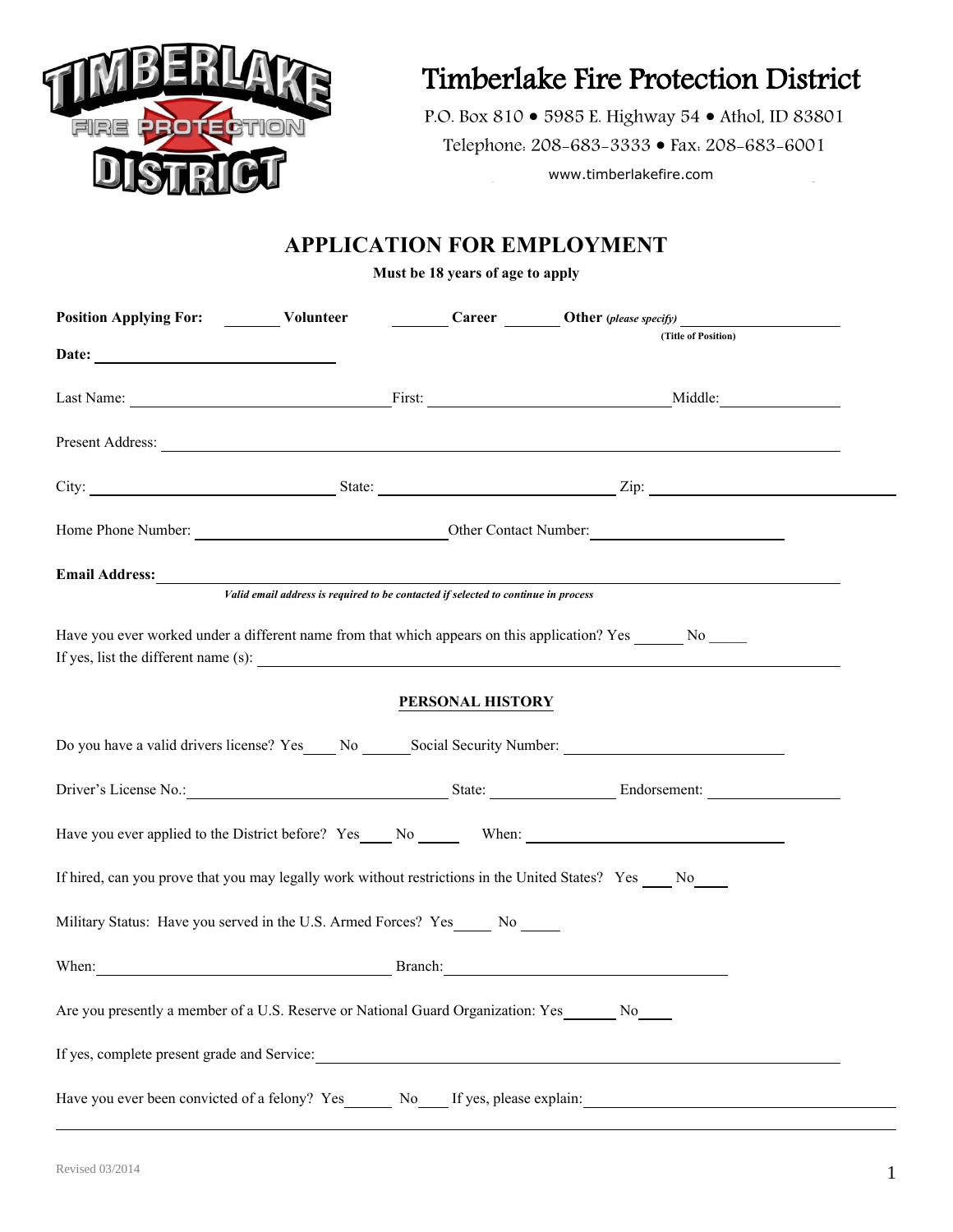### **EDUCATION**

|                        | High School: Location: Location: Vears Completed: Vears Completed:                                                                                                                                            |        |  |
|------------------------|---------------------------------------------------------------------------------------------------------------------------------------------------------------------------------------------------------------|--------|--|
|                        | Graduated? Yes _________ No _____ or did you receive a GED? Yes _____ No _____                                                                                                                                |        |  |
| College or University: | Exaction: Credits: Credits:                                                                                                                                                                                   |        |  |
|                        | Did you obtain a college degree or vocational certificate? Yes__________ No_____Type of degree or certificate:                                                                                                |        |  |
|                        | What discipline was your degree or certificate in?<br><u>Letting</u>                                                                                                                                          |        |  |
|                        | Which college or university did you obtain your degree or certificate from?                                                                                                                                   |        |  |
|                        | *Please LIST AND ATTACH A COPY of any professional or vocational licenses and/or certifications, which you have obtained:<br>,我们也不会有什么。""我们的人,我们也不会有什么?""我们的人,我们也不会有什么?""我们的人,我们也不会有什么?""我们的人,我们也不会有什么?""我们的人 |        |  |
|                        |                                                                                                                                                                                                               |        |  |
|                        | Are you available to do 24-hour shift work? Yes____ No____                                                                                                                                                    |        |  |
|                        | <b>WORK HISTORY</b>                                                                                                                                                                                           |        |  |
|                        |                                                                                                                                                                                                               |        |  |
|                        | Supervisor Name & Title:                                                                                                                                                                                      | Phone: |  |
|                        | Address: <u>City: City:</u> State: Zip: Zip:                                                                                                                                                                  |        |  |
|                        | Hours per week: Start Date: End Date: Job Title:                                                                                                                                                              |        |  |
|                        | Duties Performed:                                                                                                                                                                                             |        |  |
|                        | ,我们也不会有什么。""我们的人,我们也不会有什么?""我们的人,我们也不会有什么?""我们的人,我们也不会有什么?""我们的人,我们也不会有什么?""我们的人<br>Reason for Leaving:                                                                                                       |        |  |
|                        | May we contact this employer for a reference?Yes_____ No _____                                                                                                                                                |        |  |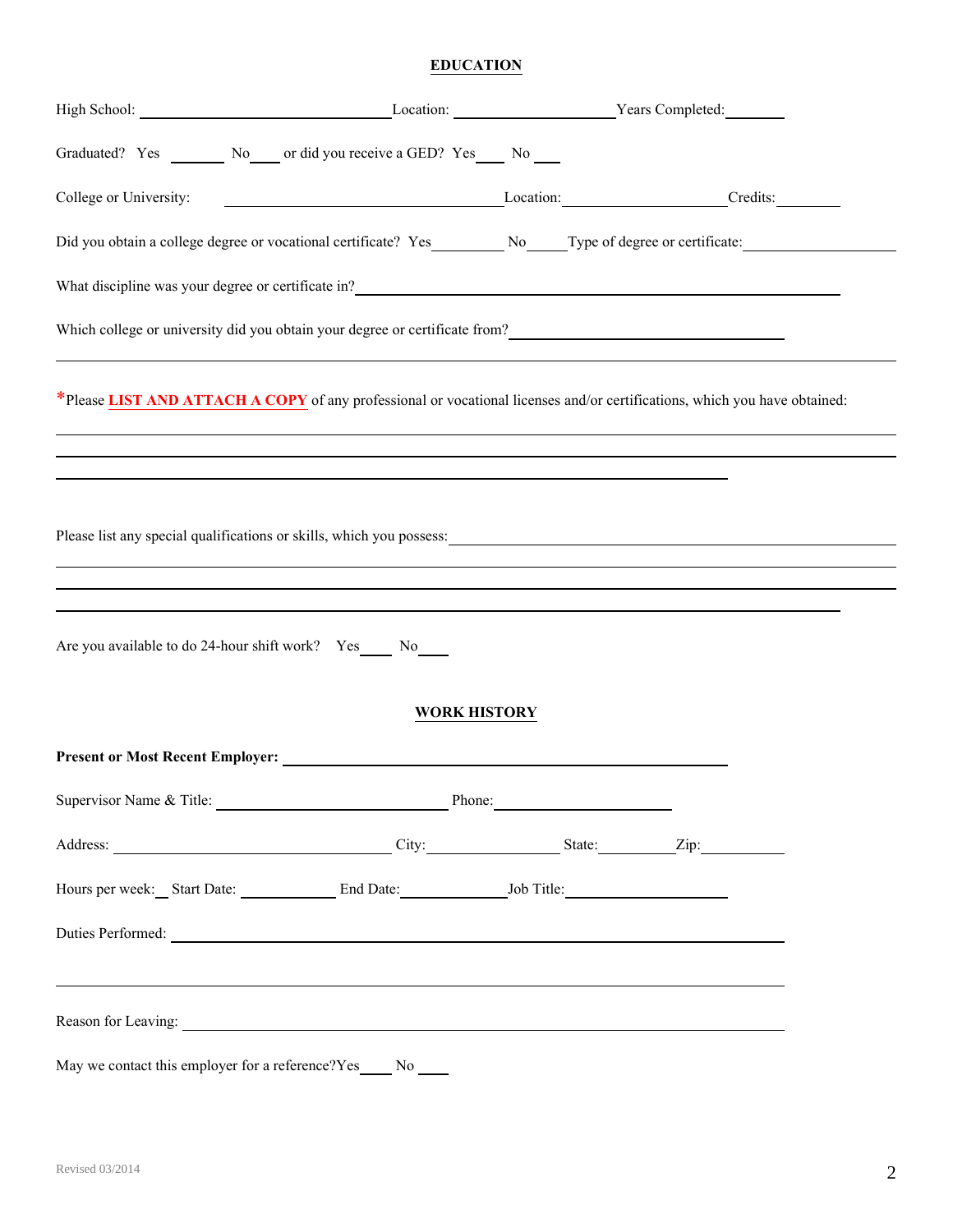#### **PAST THREE EMPLOYERS**

| Supervisor Name & Title: Phone: Phone:                                                                                                                                                                                         |  |  |
|--------------------------------------------------------------------------------------------------------------------------------------------------------------------------------------------------------------------------------|--|--|
|                                                                                                                                                                                                                                |  |  |
| Hours per week: Start Date: End Date: Job Title:                                                                                                                                                                               |  |  |
| Duties Performed:                                                                                                                                                                                                              |  |  |
|                                                                                                                                                                                                                                |  |  |
| Reason for Leaving: New York: New York: New York: New York: New York: New York: New York: New York: New York: New York: New York: New York: New York: New York: New York: New York: New York: New York: New York: New York: Ne |  |  |
| May we contact this employer for a reference?Yes No                                                                                                                                                                            |  |  |
| Employer:                                                                                                                                                                                                                      |  |  |
| Supervisor Name & Title: <u>New York: Phone:</u> Phone: Phone: 2008.                                                                                                                                                           |  |  |
| Address: <u>City:</u> City: State: Zip: Zip:                                                                                                                                                                                   |  |  |
| Hours per week: Start Date: End Date: Job Title:                                                                                                                                                                               |  |  |
| Duties Performed:                                                                                                                                                                                                              |  |  |
|                                                                                                                                                                                                                                |  |  |
| Reason for Leaving:                                                                                                                                                                                                            |  |  |
| May we contact this employer for a reference?Yes____ No ____                                                                                                                                                                   |  |  |
| Employer:                                                                                                                                                                                                                      |  |  |
| Supervisor Name & Title: Phone: Phone:                                                                                                                                                                                         |  |  |
|                                                                                                                                                                                                                                |  |  |
| Hours per week: Start Date: End Date: Job Title:                                                                                                                                                                               |  |  |
| Duties Performed:                                                                                                                                                                                                              |  |  |
|                                                                                                                                                                                                                                |  |  |
| Reason for Leaving:                                                                                                                                                                                                            |  |  |
| May we contact this employer for a reference?Yes_____ No _____                                                                                                                                                                 |  |  |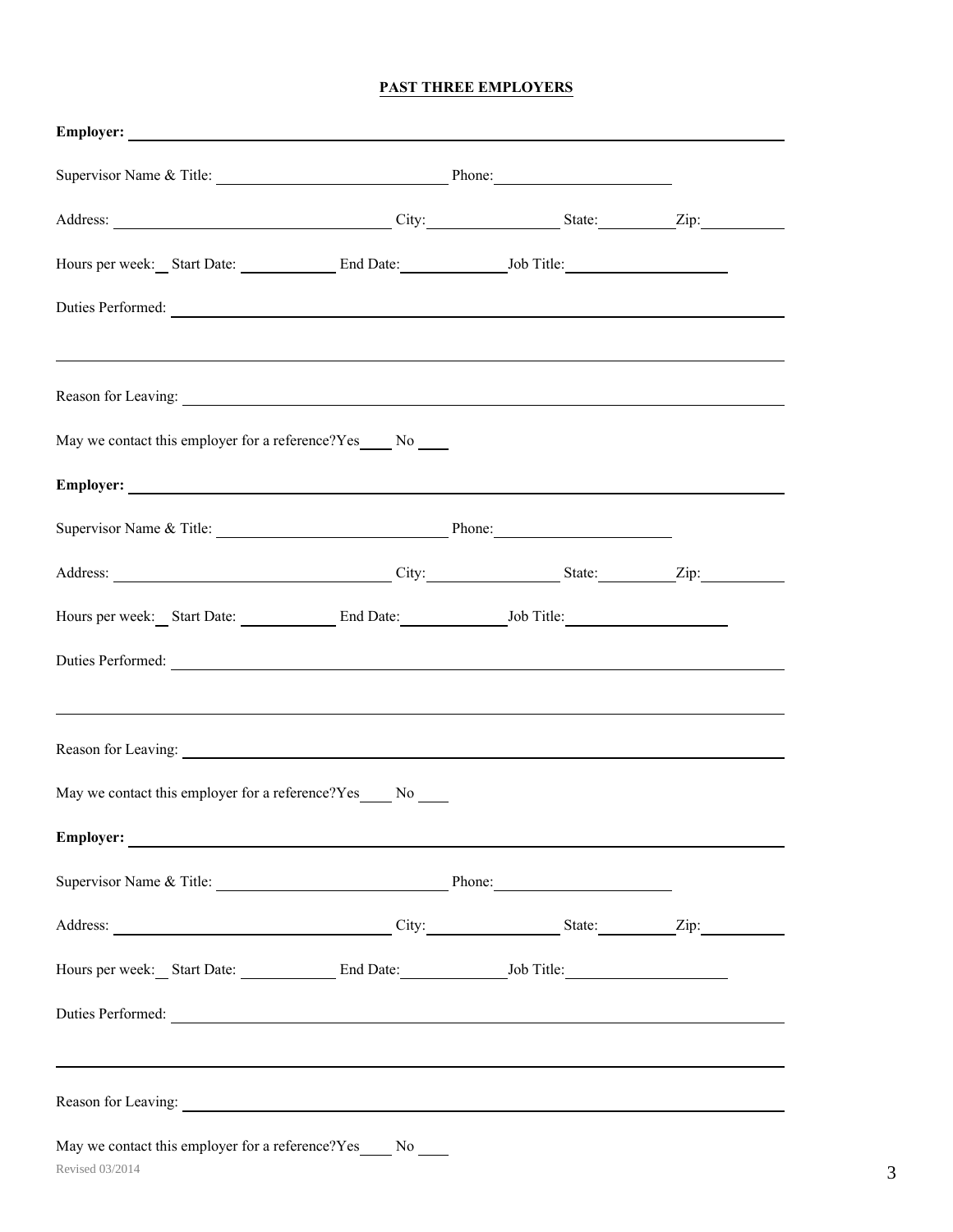## **REFERENCES**

| Address: City: City: State: Zip<br>Name: Relationship: Phone: Phone:<br>Address: City: City: City: State: Zip<br>Name: Relationship: Phone: Phone:<br>Address: City: City: State: Zip<br>Have you ever applied for a position of employment or volunteer service with any other fire protection agency?<br>Yes No No If yes, list name, location and dates you applied:<br>If you are offered a position with the District, would you be willing to submit to any job related medical exams, physical ability testing<br>and/or drug tests that may be required of the position to which you have applied?<br>$Yes$ No $No$<br>Have you read the essential functions for the position to which you have applied? Yes No No<br>Do you require reasonable accommodations to perform the essential functions for the position to which you have applied?<br>$Yes$ No $No$ |  |
|------------------------------------------------------------------------------------------------------------------------------------------------------------------------------------------------------------------------------------------------------------------------------------------------------------------------------------------------------------------------------------------------------------------------------------------------------------------------------------------------------------------------------------------------------------------------------------------------------------------------------------------------------------------------------------------------------------------------------------------------------------------------------------------------------------------------------------------------------------------------|--|
|                                                                                                                                                                                                                                                                                                                                                                                                                                                                                                                                                                                                                                                                                                                                                                                                                                                                        |  |
|                                                                                                                                                                                                                                                                                                                                                                                                                                                                                                                                                                                                                                                                                                                                                                                                                                                                        |  |
|                                                                                                                                                                                                                                                                                                                                                                                                                                                                                                                                                                                                                                                                                                                                                                                                                                                                        |  |
|                                                                                                                                                                                                                                                                                                                                                                                                                                                                                                                                                                                                                                                                                                                                                                                                                                                                        |  |
|                                                                                                                                                                                                                                                                                                                                                                                                                                                                                                                                                                                                                                                                                                                                                                                                                                                                        |  |
|                                                                                                                                                                                                                                                                                                                                                                                                                                                                                                                                                                                                                                                                                                                                                                                                                                                                        |  |
|                                                                                                                                                                                                                                                                                                                                                                                                                                                                                                                                                                                                                                                                                                                                                                                                                                                                        |  |
|                                                                                                                                                                                                                                                                                                                                                                                                                                                                                                                                                                                                                                                                                                                                                                                                                                                                        |  |
|                                                                                                                                                                                                                                                                                                                                                                                                                                                                                                                                                                                                                                                                                                                                                                                                                                                                        |  |
| If so, list: $\qquad \qquad$                                                                                                                                                                                                                                                                                                                                                                                                                                                                                                                                                                                                                                                                                                                                                                                                                                           |  |
|                                                                                                                                                                                                                                                                                                                                                                                                                                                                                                                                                                                                                                                                                                                                                                                                                                                                        |  |
|                                                                                                                                                                                                                                                                                                                                                                                                                                                                                                                                                                                                                                                                                                                                                                                                                                                                        |  |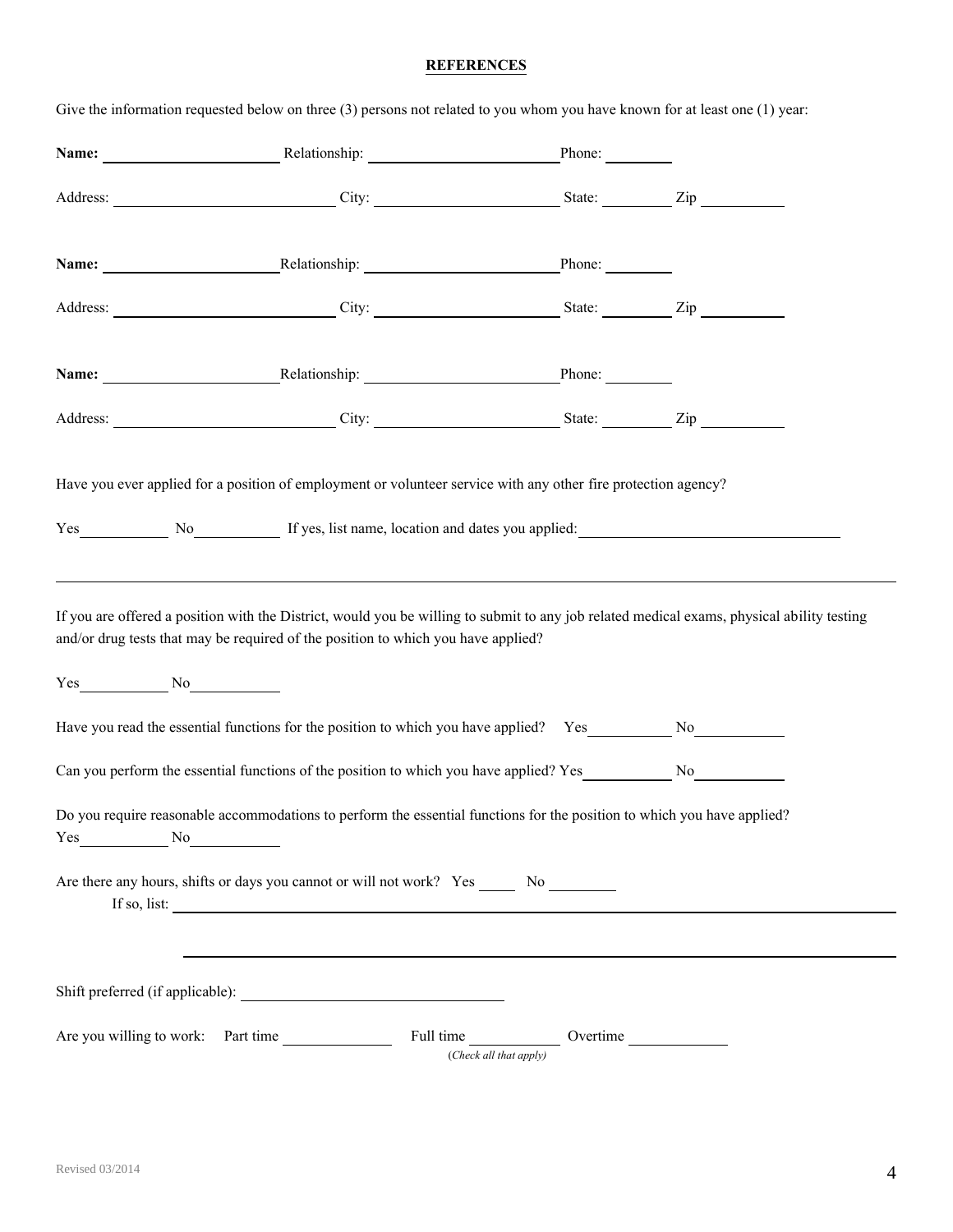#### **PLEASE READ AND INITIAL EACH PARAGRAPH BELOW**

(if there is any part of this page you do not understand please ask the employer about it before signing)

I do hereby authorize the Timberlake Fire Protection District (hereinafter TLFPD) to thoroughly investigate my character references, work records, education, military, criminal background, police records, traffic offenses of record and other matters related to my suitability for employment and further authorize my current and former employers to disclose to TLFPD any and all letters, reports and other information pertaining to my employment with them, without giving me prior notice of such disclosure. In addition, I hereby release TLFPD, my current and former employers, and all other persons, corporations, partnerships and associations from any and all claims, demands or liabilities arising out of or in any way related to such investigation or disclosure.

If applicable, I understand that the following five documents **must be attached to the front of my application packet in order to be eligible to continue in the Firefighter Testing process**: Legible copies of the following: a valid Driver's License; high school diploma or GED; Firefighter I or equivalent certificate; Haz Mat Awareness certificate; and NREMT-B card.

I understand that if offered employment, the offer may be contingent on my passing a pre-employment drug screen and a pre-employment NFPA medical physical exam. By signing this application, I voluntarily agree to submit a pre-employment drug screen and preemployment NFPA medical physical exam upon request. I understand that failure to pass the drug screen and/or NFPA medical physical exam will result in withdrawal of the employment offer.

I understand that nothing contained in the application or conveyed to me during any interview, which may be granted, is intended to create an employment contract, implied or explicit, between TLFPD and me. In addition, I understand and agree that if I am employed, my employment relationship with TLFPD is strictly voluntary and at our mutual will. I understand that if employed, my employment is for no definite period and I may terminate it at any time, with or without prior notice, with or without cause or reason. Likewise, TLFPD has the right to terminate my employment, or otherwise discipline, transfer, or demote me at any time, with or without reason during my probationary period, at the discretion of TLFPD. In the event that some or all employees become subject to a collective bargaining agreement (CBA) that is duly executed between the employees' representative and TLFPD, the procedures set forth in the CBA with regard to employee discipline and termination procedures will be followed.

I understand and agree that any future changes in my title, duties, compensation, working conditions, and/or TLFPD benefits, policies and procedures will not alter any employment and arbitration agreements.

I understand that if offered employment, I will, as a condition of employment, be required to submit proof of my identity and legal right to work in the United States upon beginning work.

If the position applied for requires driving in the course of work, I understand that I will be required to possess a current and valid driver's license to legally drive in the State of Idaho and understand that I will be required to provide a copy of my official driving record. I also understand that any offer of employment is contingent on my ability to be covered by TLFPD auto insurance, if required for my position.

I herby certify that I have not withheld any information that might adversely affect my chances for employment and that the answers given by me are true and correct. Unless otherwise stated, I further certify that I, the undersigned applicant, have personally completed this application. I understand that any omission or misstatement on this application or on any documents used to secure employment shall be grounds for rejection of this application or for immediate discharge if I am employed, regardless of the time elapsed before discovery.

My signature below certifies that I have read and understand this complete page, and agree to the terms and conditions outlined in this document.

Applicant's Printed Name

Applicant's Signature Date

**Please indicate specific position(s) applying for:**  (*Check all that apply)*

Applicant's Date of Birth

 $\Box$  Non-Suppression  $\Box$  Non-Suppression  $\square$  Suppression/Rescue  $\square$  EMS/Paramedic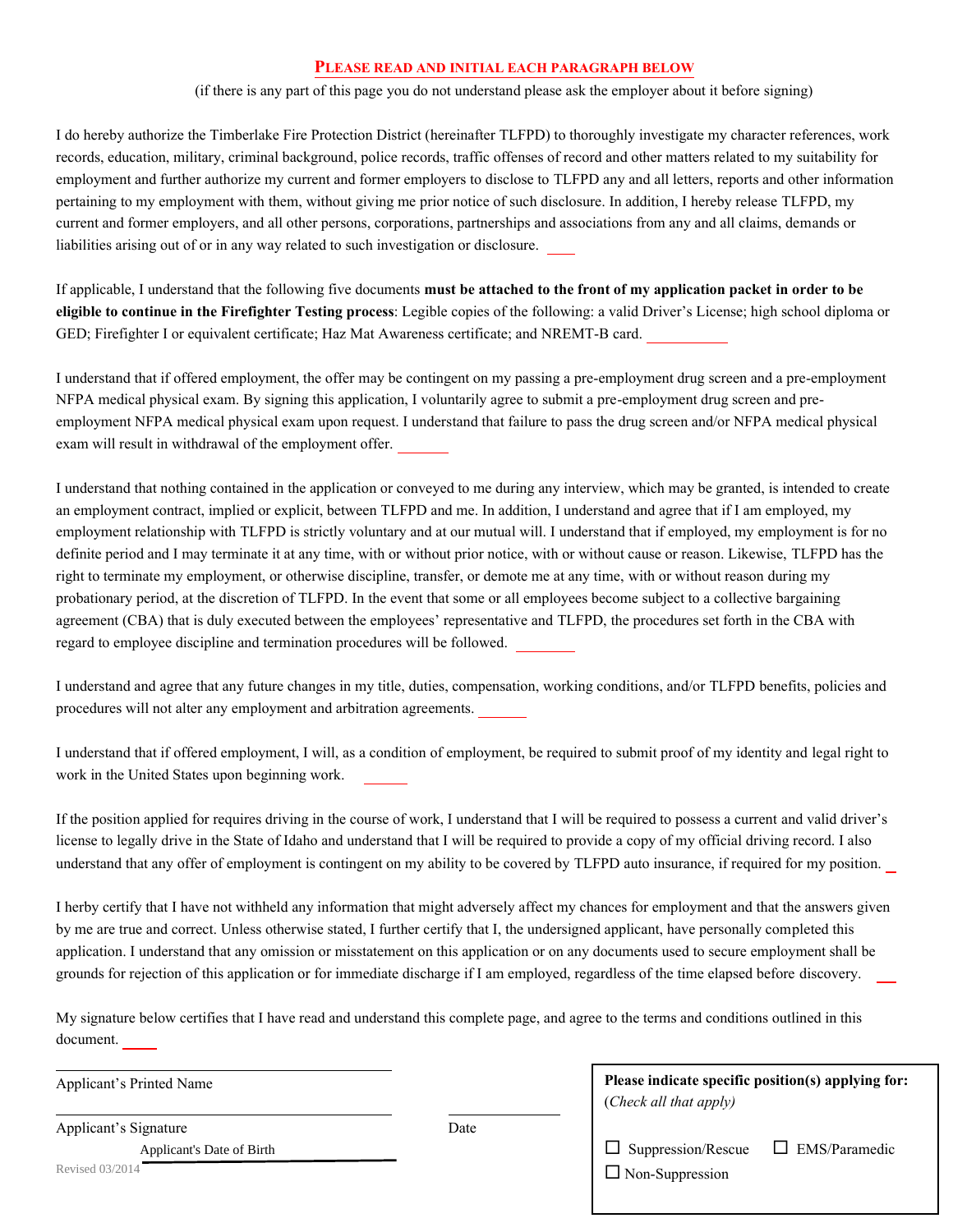| FOR OFFICE USE ONLY                                              |       |                          |     |  |  |
|------------------------------------------------------------------|-------|--------------------------|-----|--|--|
| Application Received On:                                         |       |                          |     |  |  |
| Applicant has met minimum requirements: Yes No No Date Reviewed: |       |                          |     |  |  |
|                                                                  |       | <b>Satisfactory:</b> Yes | No. |  |  |
| Status Letter sent: Yes No Date sent: No Date Sent:              |       |                          |     |  |  |
| <b>Interview Scheduled for: Date:</b>                            | Time: | Location:                |     |  |  |